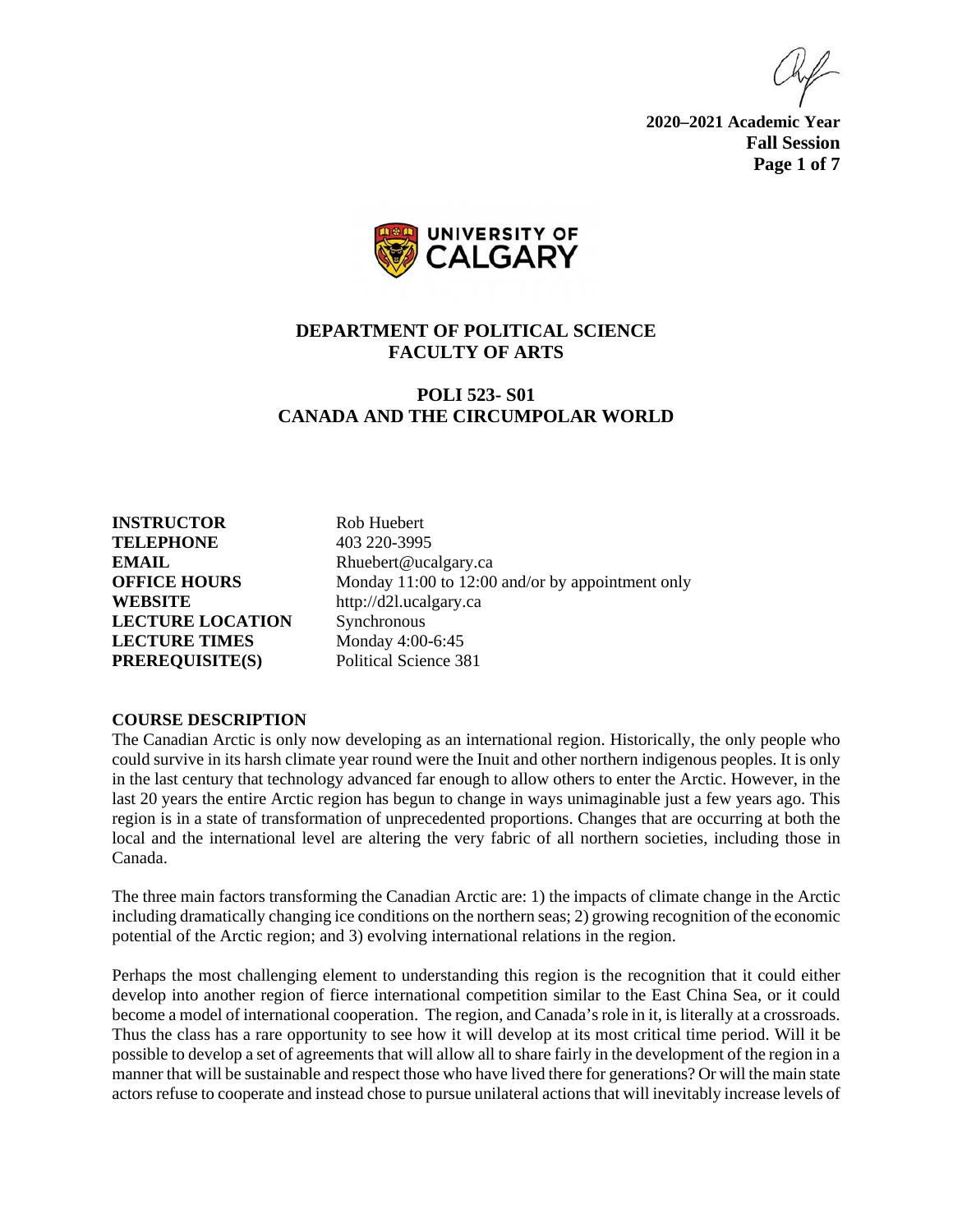conflict in the region. Most importantly, however, what will Canada's role be in this developing new international region?

### **COURSE OBJECTIVES**

The objective of this course is to provide students with an understanding of the nature of international relations in the Arctic region.

- 1) How is the Circumpolar North transforming?
- 2) What is Canada's role in the Circumpolar North?
- 3) What are the main issues that Canada faces in the Circumpolar North?

| <u>SABDD DAGAAND CAASA 1</u> |       |                 |  |  |  |
|------------------------------|-------|-----------------|--|--|--|
| <b>Assignment</b>            | Value | <b>Due Date</b> |  |  |  |
| Paper Proposal               | 30%   | October 19      |  |  |  |
| <b>Research Paper</b>        | 40%   | December 7      |  |  |  |
| Simulation                   | 20%   | Nov 30, Dec 7   |  |  |  |
| <b>Class Participation</b>   | 10%   | Term            |  |  |  |
| <b>TOTAL</b>                 | 100%  |                 |  |  |  |

## **GRADE DISTRIBUTION**

## **Paper Proposal**

A paper proposal must be submitted by **October 19 and is to be submitted by D2L**. The proposal (3-5 pages) must include a clear identification of the question to be addressed in the research paper, the methodology to be utilized, and a preliminary list of sources. Proposals submitted late will be penalized .5 of a mark per day. (eg. if the assignment is late and it receives an 18/20 it will be marked down to 17.5/20. If it is late, a second day it will be given a 17/20 and so forth).

#### **Research Paper**

Students will be required to write one major research essay on a subject of their own choosing (suggestions will be provided) and is due at the beginning of class on **December 7 and is to be submitted by D2L.** This paper (25 or more pages) is to provide an analytical study of an aspect of the circumpolar north as a developing international region. Papers submitted late will be penalized 1 mark out of 40 per day. (e.g. if the assignment is one day late and it receives a 30/40 it will be marked down to 29/40. If it is two days late, it will be given a 28/40).

#### **Simulation**

A simulation exercise will be held at the end of the term. This exercise will be designed to allow students to "make" their own "Arctic" policy in regards to a specific international issue. Each student will be assigned as a decision-maker in one of the Arctic states or as a member of a northern Aboriginal Peoples organization and then must resolve an international problem. They are then required to represent that role using the knowledge acquired during the term. Students will be evaluated on their level of preparedness and participation in this exercise. **This exercise will be conducted through zoom.**

#### **Class Participation**

Students are required to attend all classes and participate in all class discussions. The reading assignments cited in the reading list are to be completed for each class, and it is expected that student's will follow the coverage of news stories that are related to the various topic areas.

#### **Writing Statement**

Written assignments are often required in Political Science courses, including this one, and the quality of writing skills, including but not limited to such elements as grammar, punctuation, sentence structure, clarity, citation, and organization, will be taken into account in the determination of grades. Students are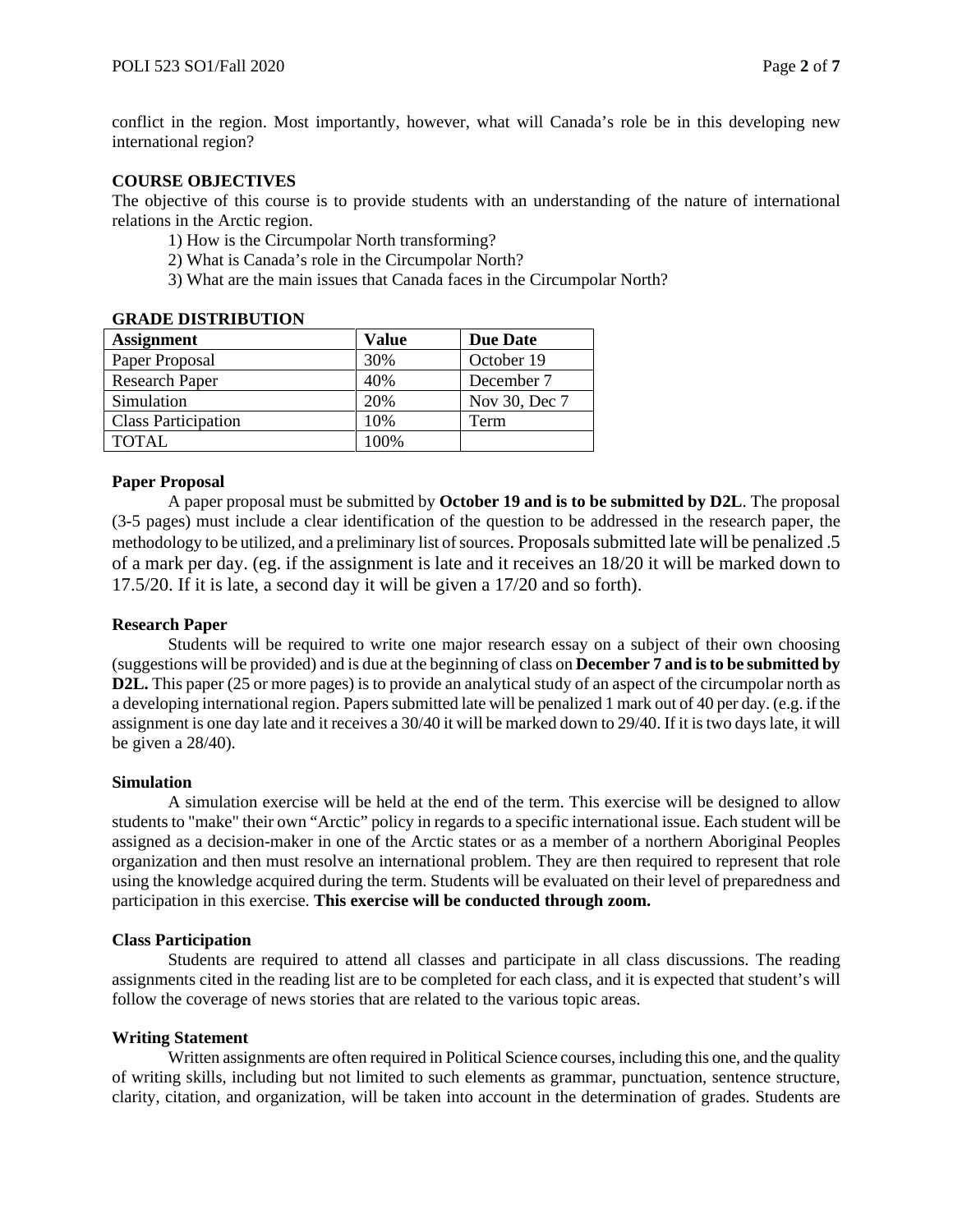encouraged to make use of the services offered through Writing Support Services in the Student Success Centre (3rd floor of the Taylor Family Digital Library) or at [http://www.ucalgary.ca/ssc/writing-support.](http://www.ucalgary.ca/ssc/writing-support)

### **GRADE SCALE**

|                | $= 90-100$ $\mathbf{B}$ + $= 75-78$ |            |  |       | $\begin{array}{ccccccccc}\n\text{C+} & = & 65-68 & \text{D+} & = & 55-58\n\end{array}$ |              |        |
|----------------|-------------------------------------|------------|--|-------|----------------------------------------------------------------------------------------|--------------|--------|
| $\overline{A}$ | $= 80-89$ <b>B</b> $= 70-74$        |            |  |       | $\begin{vmatrix} C & = & 60-64 \end{vmatrix}$ <b>D</b> = 50-54                         |              |        |
| $A-$           | $= 79$                              | $B - = 69$ |  | $C$ - | $= 59$                                                                                 | $\mathbf{F}$ | $49-0$ |

### **LIBRARY SEARCH ENGINES**

One of the most important electronic aids to research offered by the library can be found on their Research Databases. This page lists numerous databases that include several that focus on international relations and strategic studies.

[\[https://library.ucalgary.ca/\]](https://library.ucalgary.ca/)

| Data Bases                  | $[$ http:// |
|-----------------------------|-------------|
| Arctic and Northern Studies | $[$ htt     |
| <b>Political Science</b>    | $[$ htt     |
| <b>Strategic Studies</b>    | <b>Thtt</b> |

ps://library.ucalgary.ca/az.php]. p://contentdm.ucalgary.ca/digital/collection/p22007coll1]. p://libguides.ucalgary.ca/sb.php?subject\_id=52647] Go to databases. tp://libguides.ucalgary.ca/sb.php?subject\_id=52657] Go to databases.

## **Key Electronic Arctic Sources of Information**

Arctic Update, US Arctic Research Commission, [donotreply@arctic.gov](mailto:donotreply@arctic.gov) ArcticToday<https://www.arctictoday.com/> The Barents Observer<https://thebarentsobserver.com/en>

# **LEARNING TECHNOLOGIES AND REQUIREMENTS:**

There is a D2L site for this course which contains required readings and other relevant class resources and materials (see d2L.ucalgary.ca).

In order to successfully engage in their learning experiences at the University of Calgary, students taking online, remote and blended courses are required to have reliable access to the following technology:

- A computer with a supported operating system, as well as the latest security, and malware updates;
- A current and updated web browser;
- Webcam (built-in or external):
- Microphone and speaker (built-in or external), or headset with microphone;
- Current antivirus and/or firewall software enabled;
- Broadband internet connection.

Most current laptops will have a built-in webcam, speaker and microphone.

# **CLASS PREPARATION & DESIRE2LEARN (d2l)**

Lectures focus on the material presented in the textbook and general discussion relating to the topic(s) outlined in the lecture schedule. Students are expected to read the assigned text chapters and readings before class, and be prepared for class discussion. Important information and additional readings are posted on Desire2Learn (d2l). Students should regularly check the Announcements section of Desire2Learn (d2l) for ongoing notices. It is the responsibility of the student to understand all concepts presented in the textbook and lectures. If you need clarification, please take the initiative to ask the instructor during class.

## **PROPER USE OF EMAIL**

Email is commonly used by students to communicate with their instructor. However, it does limit the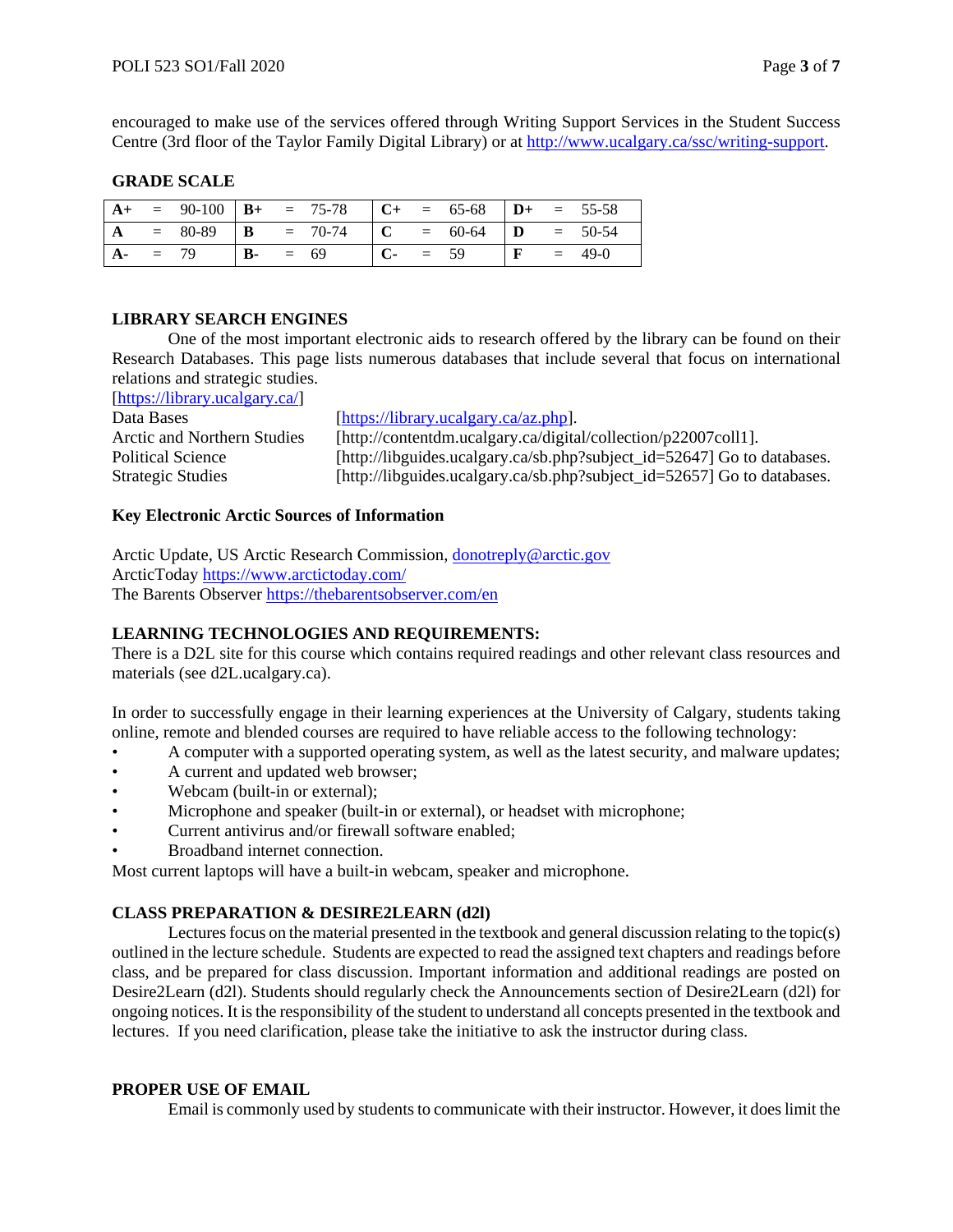effectiveness of the communications and may not be the best way for instructors to answer student questions, especially those requiring an explanation of concepts covered in this course or some personal concerns. Therefore the instructor may request a telephone call or personal meeting. Your instructor will inform you as to his/her expectations about emails.

| <b>DATE</b>      | <b>TOPIC</b>                                                    |
|------------------|-----------------------------------------------------------------|
| Sept 14          | <b>Introduction</b>                                             |
| Sept 21          | The Arctic – Historical Underpinnings                           |
| Sept 28          | <b>The Environment, Resources</b>                               |
| Oct 5            | <b>The People and Governance</b>                                |
| <b>Oct 12</b>    | <b>Thanksgiving</b>                                             |
| <b>Oct 19</b>    | Sovereignty: Boundary Disputes – Waterways; EEZ and CS          |
| <b>Oct 26</b>    | Sovereignty: Boundary Disputes - Waterways; EEZ and CS          |
| Nov <sub>2</sub> | <b>Security</b>                                                 |
| Nov 9            | <b>Midterm Break Nov 9-13</b>                                   |
| Nov $16$         | <b>Security</b>                                                 |
| <b>Nov 23</b>    | <b>International Political Bodies - New Forms of Governance</b> |
|                  | Intro to simulation                                             |
| <b>Nov 30</b>    | <b>Cooperation or Conflict: Simulation Exercise</b>             |
| Dec 7            | <b>Cooperation or Conflict: Simulation Exercise</b>             |

# **CLASS SCHEDULE & TOPICS: (\*may change)**

If a student misses a required course component, please get in touch with the instructor as soon as possible.

#### **INSTRUCTOR GUIDELINES:**

Students requiring assistance are encouraged to speak to the instructor during class or their office hours. Should you wish to meet outside of office hours, please telephone or email to make an appointment. It is to the student's advantage to keep such appointments. All meetings will be held virtually.

Email is a common form of communication but it is not always the most effective way of answering student questions. If you cannot make office hours, please request a one on one meeting outside of these hours, to be held virtually.

## **IMPORTANT POLICIES AND INFORMATION**

#### **Supporting Documentation and the Use of a Statutory Declaration**

As stated in the University Calendar:

Students may be asked to provide supporting documentation for an exemption/special request. This may include, but is not limited to, a prolonged absence from a course where participation is required, a missed course assessment, a deferred examination, or an appeal. Students are encouraged to submit documentation that will support their situation. Supporting documentation may be dependent on the reason noted in their personal statement/explanation provided to explain their situation. This could be medical certificate/documentation, references, police reports, invitation letter, third party letter of support or a statutory declaration etc. The decision to provide supporting documentation that best suits the situation is at the discretion of the student. Students cannot be required to provide specific supporting documentation, such as a medical note.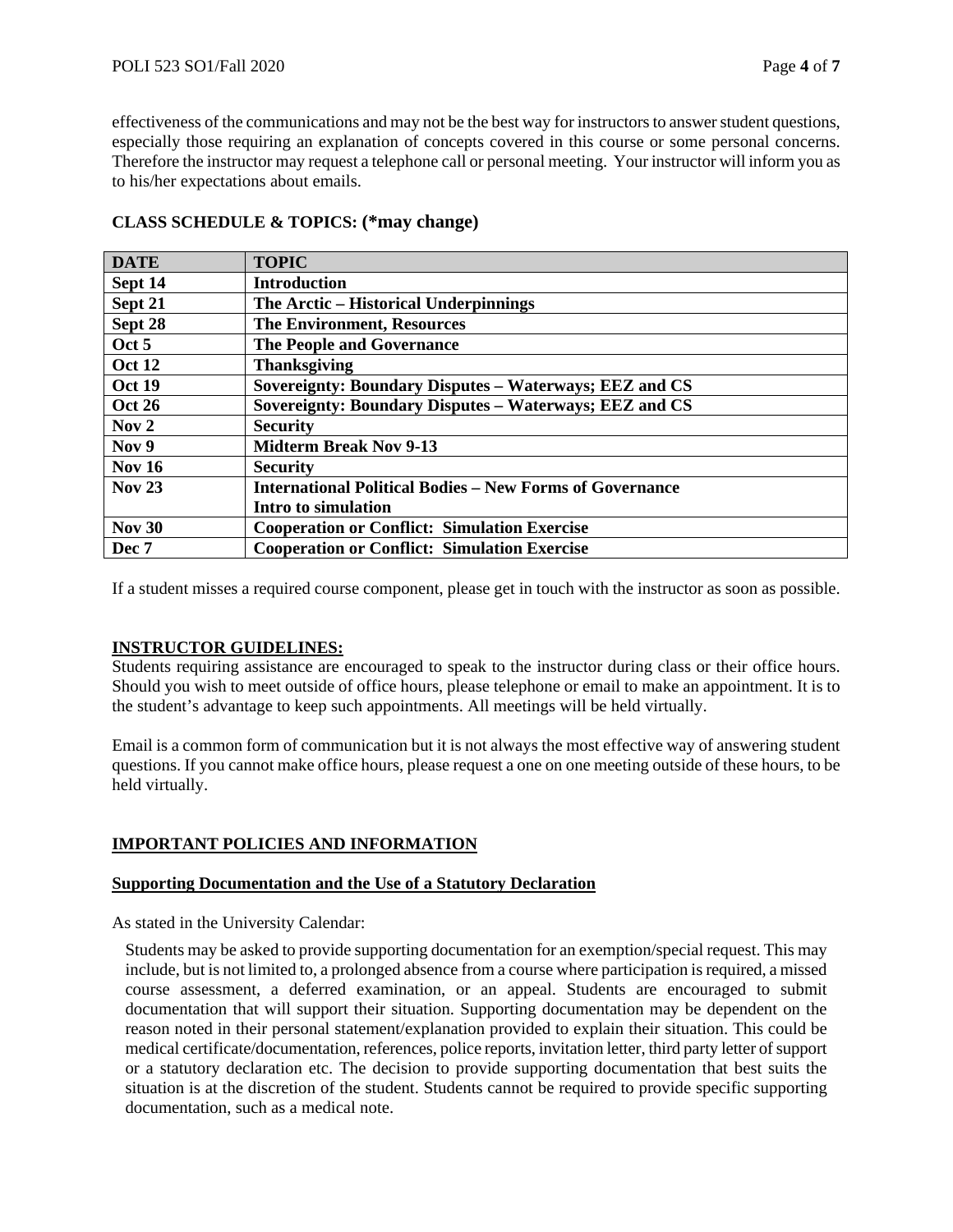Students can make a Statutory Declaration as their supporting documentation (available at [ucalgary.ca/registrar\)](http://www.ucalgary.ca/registrar). This requires students to make a declaration in the presence of a Commissioner for Oaths. It demonstrates the importance of honest and accurate information provided and is a legally binding declaration. Several registered Commissioners for Oaths are available to students at no charge, on campus. For a list of locations to access a Commissioners for Oaths, visit [ucalgary.ca/registrar\)](http://www.ucalgary.ca/registrar).

Falsification of any supporting documentation will be taken very seriously and may result in disciplinary action through the Academic Discipline regulations or the Student Non-Academic Misconduct policy.

This statement is accessible at:<https://www.ucalgary.ca/pubs/calendar/current/m-1.html>

## **Absence From a Mid-term Examination**

Students who are absent from a scheduled term test or quiz for legitimate reasons are responsible for contacting the instructor via email within 48 hours of the missed test to discuss alternative arrangements. A copy of this email may be requested as proof of the attempt to contact the instructor. Any student who fails to do so forfeits the right to a makeup test.

### **Deferral of a Final Examination**

Deferral of a final examination can be granted for reasons of illness, domestic affliction, and unforeseen circumstances, as well as to those with three (3) final exams scheduled within a 24-hour period. Deferred final exams will not be granted to those who sit the exam, who have made travel arrangements that conflict with their exam, or who have misread the examination timetable. The decision to allow a deferred final exam rests not with the instructor but with Enrolment Services. Instructors should, however, be notified if you will be absent during the examination. The Application for Deferred Final Exam, deadlines, requirements and submission instructions can be found on the Enrolment Services website at [https://www.ucalgary.ca/registrar/exams/deferred-exams.](https://www.ucalgary.ca/registrar/exams/deferred-exams)

## **Appeals**

If a student has a concern about the course or a grade they have been assigned, they must first discuss their concerns with the instructor. If this does not resolve the matter, the student then proceed with an academic appeal. The first step in an academic appeal is to set up a meeting with the Department Head. Appeals must be requested within 15 days of receipt of the graded assignment.

#### **University Regulations**

Students are responsible for familiarizing themselves with the University policies found in the Academic Regulations sections of the Calendar at [www.ucalgary.ca/pubs/calendar/current/academic-regs.html.](http://www.ucalgary.ca/pubs/calendar/current/academic-regs.html)

#### **Student Accommodations**

Students seeking an accommodation based on disability or medical concerns should contact Student Accessibility Services; SAS will process the request and issue letters of accommodation to instructors. For additional information on support services and accommodations for students with disabilities, visit [www.ucalgary.ca/access/.](http://www.ucalgary.ca/access/)

Students who require an accommodation in relation to their coursework based on a protected ground other than disability should communicate this need in writing to their Instructor.

The full policy on Student Accommodations is available at [http://www.ucalgary.ca/policies/files/policies/student-accommodation-policy.pdf.](http://www.ucalgary.ca/policies/files/policies/student-accommodation-policy.pdf)

## **Plagiarism and Other Forms of Academic Misconduct**

Academic misconduct in any form (e.g. cheating, plagiarism) is a serious academic offence that can lead to disciplinary probation, suspension or expulsion from the University. Students are expected to be familiar with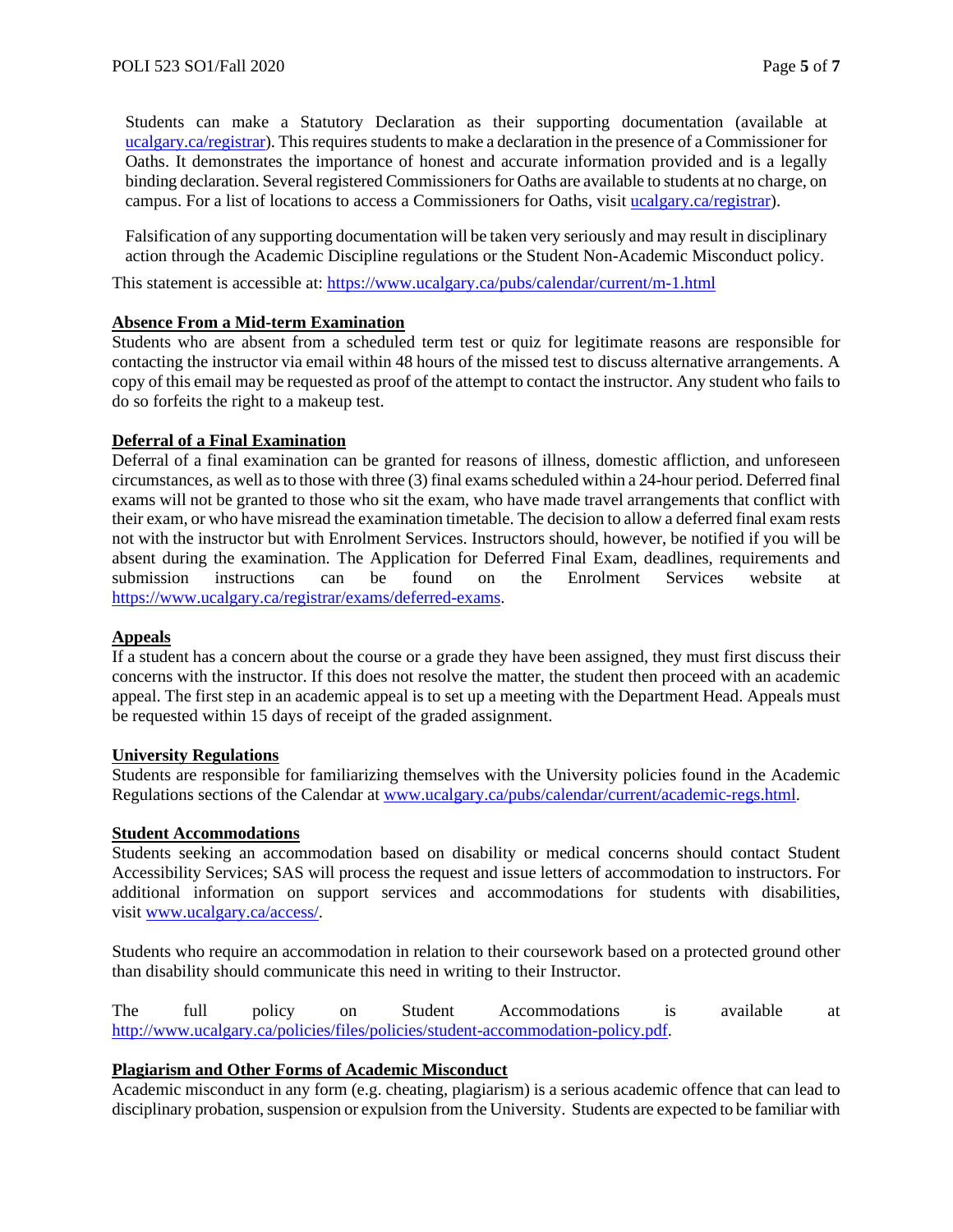the standards surrounding academic honesty; these can be found in the University of Calgary calendar at [http://www.ucalgary.ca/pubs/calendar/current/k.html.](http://www.ucalgary.ca/pubs/calendar/current/k.html) Such offences will be taken seriously and reported immediately, as required by Faculty of Arts policy.

# **Required Access to Technology**

Please see the University's resource page at: [https://ucalgary.service-now.com/it?id=kb\\_article&sys\\_id=86e7438013753ac06f3afbb2e144b031](https://ucalgary.service-now.com/it?id=kb_article&sys_id=86e7438013753ac06f3afbb2e144b031)

## **Copyright Legislation**

As stated in the University of Calgary Calendar, Academic Regulations, "students are required to read the University of Calgary policy on Acceptable Use of Material Protected by Copyright and requirements of the copyright act to ensure they are aware of the consequences of unauthorised sharing of course materials (including instructor notes, electronic versions of textbooks etc.). Students who use material protected by copyright in violation of this policy may be disciplined under the Non-Academic Misconduct Policy." [https://www.ucalgary.ca/policies/files/policies/acceptable-use-of-electronic-resources-and-information](https://www.ucalgary.ca/policies/files/policies/acceptable-use-of-electronic-resources-and-information-policy.pdf)[policy.pdf](https://www.ucalgary.ca/policies/files/policies/acceptable-use-of-electronic-resources-and-information-policy.pdf) and<https://laws-lois.justice.gc.ca/eng/acts/C-42/index.html>

## **Instructor Intellectual Property**

Course materials created by instructors (including presentations and posted notes, labs, case studies, assignments and exams) remain the intellectual property of the instructor. These materials may NOT be reproduced, redistributed or copied without the explicit consent of the instructor. The posting of course materials to third party websites such as note-sharing sites without permission is prohibited. Sharing of extracts of these course materials with other students enrolled in the course at the same time may be allowed under fair dealing.

## **Freedom of Information and Protection of Privacy (FOIP)**

FOIP legislation requires that instructors maintain the confidentiality of student information. In practice, this means that student assignment and tests cannot be left for collection in any public place without the consent of the student. It also means that grades cannot be distributed via email. Final exams are kept by instructors but can be viewed by contacting them or the main office in the Department of Political Science. Any uncollected assignments and tests meant to be returned will be destroyed after six months from the end of term; final examinations are destroyed after one year.

# **Faculty of Arts Program Advising and Student Information Resources**

For program planning and advice, please consult with the Arts Students' Centre by calling 403-220-3580 or by email at [artsads@ucalgary.ca.](mailto:artsads@ucalgary.ca) You can also visit [arts.ucalgary.ca/advising](http://arts.ucalgary.ca/advising) for program assistance.

For registration (add/drop/swap), paying fees and assistance with your Student Centre, contact Enrolment Services at (403) 210-ROCK [7625].

## **Important Contact Information**

Faculty of Arts Undergraduate Students' Union Representatives Phone: 403-220-6551 Email: [arts1@su.ucalgary.ca,](mailto:arts1@su.ucalgary.ca) [arts2@su.ucalgary.ca,](mailto:arts2@su.ucalgary.ca) [arts3@su.ucalgary.ca,](mailto:arts3@su.ucalgary.ca) [arts4@su.ucalgary.ca](mailto:arts4@su.ucalgary.ca) Students' Union URL: [www.su.ucalgary.ca](http://www.su.ucalgary.ca/)

Graduate Students' Association Phone: 403-220-5997 Email: [askgsa@ucalgary.ca](mailto:askgsa@ucalgary.ca) URL: [www.ucalgary.ca/gsa](http://www.ucalgary.ca/gsa)